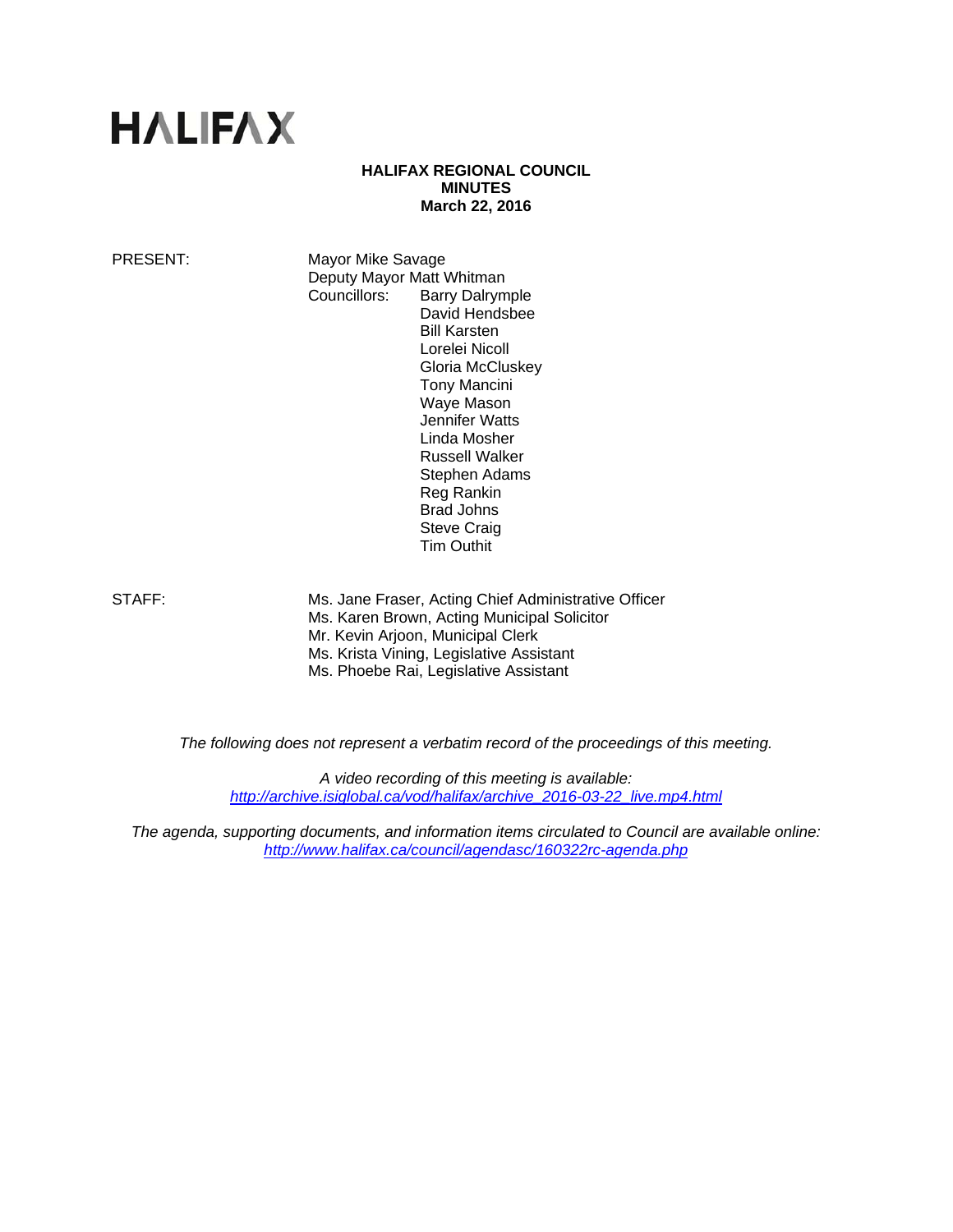*The meeting was called to order at 1:00 p.m. Council recessed at 3:24 p.m. and reconvened at 3:44 p.m. Council moved into an In Camera (In Private) session at 4:33 p.m. and reconvened to public session at 6:42 p.m. Council adjourned at 6:45 p.m.*

# **1. CALL TO ORDER**

The Mayor called the meeting to order at 1:00 p.m. and Council stood for a moment of reflection.

# **2. SPECIAL COMMUNITY ANNOUNCEMENTS & ACKNOWLEDGEMENTS**

Councillors noted a number of special community announcements and acknowledgements.

## **3. APPROVAL OF MINUTES – Committee of the Whole January 27, 2016 (Revised) and Regional Council January 26, February 3 & February 16, 2016**

MOVED by Councillor McCluskey, seconded by Councillor Nicoll

**THAT the minutes of Committee of the Whole January 27, 2016 (Revised) and Regional Council January 26, February 3 and February 16, 2016 be approved.** 

# **MOTION PUT AND PASSED.**

## **4. APPROVAL OF THE ORDER OF BUSINESS AND APPROVAL OF ADDITIONS AND DELETIONS**

Addition:

IN CAMERA (IN PRIVATE):

16.4 Legal Advice – Proposed Amendments to the Halifax Regional Water Commission Act

MOVED by Deputy Mayor Whitman, seconded by Councillor Mason

# **THAT the agenda be approved as amended.**

Two-third majority vote required.

# **MOTION PUT AND PASSED.**

- **5. BUSINESS ARISING OUT OF THE MINUTES NONE**
- **6. CALL FOR DECLARATION OF CONFLICT OF INTERESTS NONE**
- **7. MOTIONS OF RECONSIDERATION NONE**
- **8. MOTIONS OF RESCISSION NONE**
- **9. CONSIDERATION OF DEFERRED BUSINESS February 23 and March 8, 2016**
- **9.1 Proposed Administrative Order SC-80, Respecting closure of a portion of Robie Street, Halifax**

The following was before Council:

A staff recommendation report dated January 26, 2016

The following motion was before Council as deferred from the February 23, 2016 session: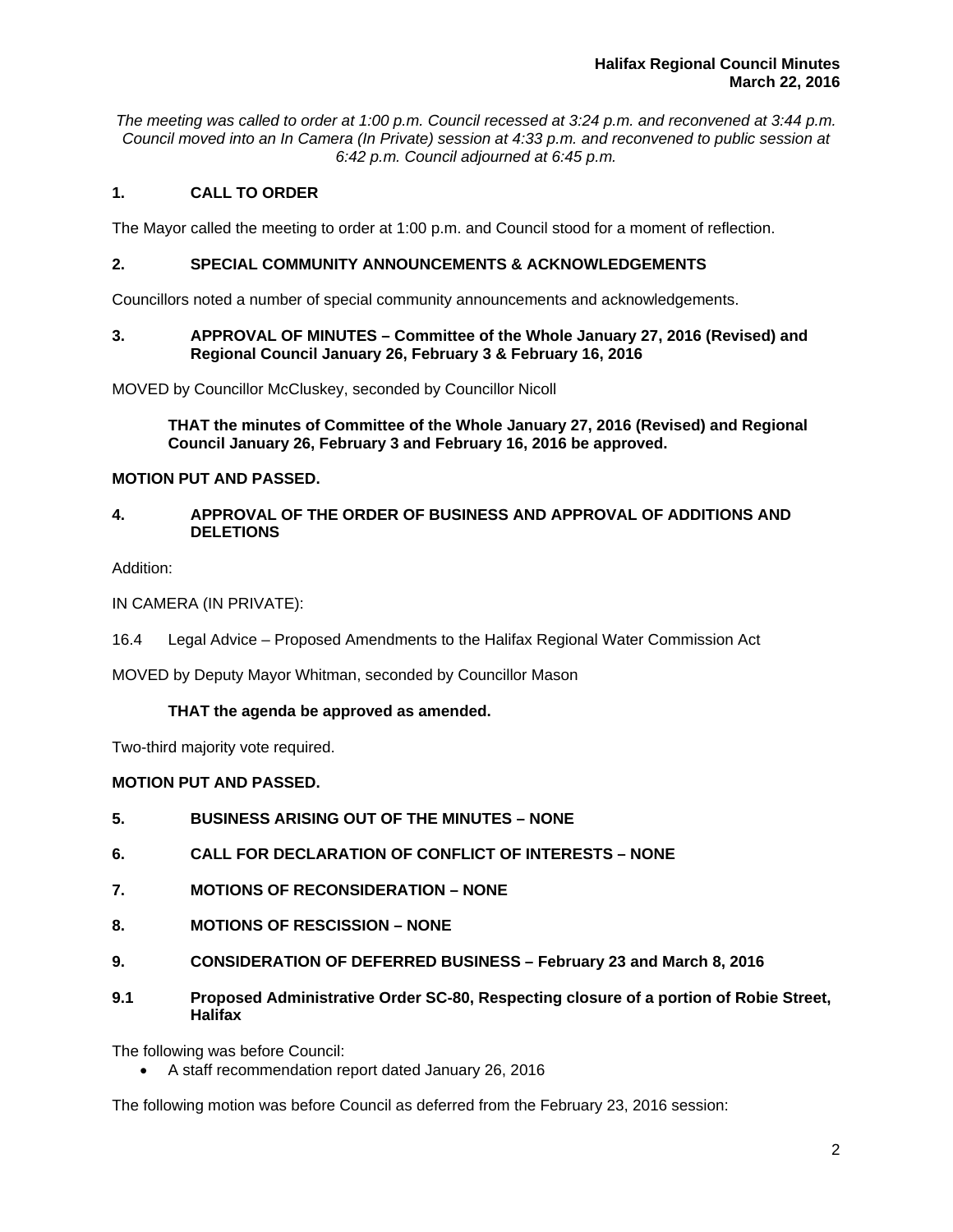MOVED by Councillor Watts, seconded by Councillor Mason

## **THAT Halifax Regional Council:**

- **1. Declare the portion of the Robie Street right-of-way in front of 2859 Robie Street, Halifax, shown as Parcel R1 in Attachment "A" of the staff report dated January 26, 2016, surplus to municipal requirements, and categorize Parcel R1, as 'Extraordinary', as per Administrative Order 50.**
- **2. Approve Administrative Order SC-80 to close a portion of Robie Street that is in front of 2859 Robie Street, as shown as Parcel R-1, in Attachment "A" of the staff report dated January 26, 2016.**

During the discussion, it was suggested that pedestrian amenity or green space be considered as part of the planning process.

## **MOTION PUT AND PASSED UNANIMOUSLY.**

## **9.2 COMMUNITY PLANNING AND ECONOMIC DEVELOPMENT STANDING COMMITTEE**

## **9.2.1 Proposed Administrative Order 2015-005-GOV, Respecting the Siting of a Telecommunication Antenna Administrative Order – Case 18166 – Developing a New Telecommunication Protocol**

The following was before Council:

- A recommendation report dated February 29, 2016 submitted by the Chair of the Community Planning and Economic Development Standing Committee with attached staff recommendation report dated February 3, 2016
- Correspondence from Darrell J. Sampson, Member of Parliament, Sackville Preston Chezzetcook dated March 15, 2016

MOVED by Councillor Mason, seconded by Councillor Walker

#### **THAT Halifax Regional Council adopt Administrative Order 2015-005-GOV, as set out within Attachment A of the February 3, 2016 staff report.**

In reference to the correspondence received, Councillor Hendsbee spoke to the greater need for provincial involvement and proposed the following:

MOVED by Councillor Hendsbee, seconded by Councillor Dalrymple

#### **THAT the staff report on Proposed Administrative Order 2015-005-GOV, Respecting the Siting of a Telecommunication Antenna Administrative Order be tabled for up to six months to allow the Provincial Government to have a discussion on this matter.**

Councillors spoke both in support and against tabling the motion with staff responding to questions on HRM's jurisdiction and the current protocol for telecommunication towers.

## **MOTION TO TABLE PUT AND DEFEATED.** (3 in favour, 14 against)

In favour: Councillors Dalrymple, Hendsbee and Mosher

Against: Mayor Savage, Deputy Mayor Whitman, Councillors Karsten, Nicoll, McCluskey, Mancini, Mason, Watts, Walker, Adams, Rankin, Johns, Craig and Outhit

The discussion ensued on the main motion with the following points raised: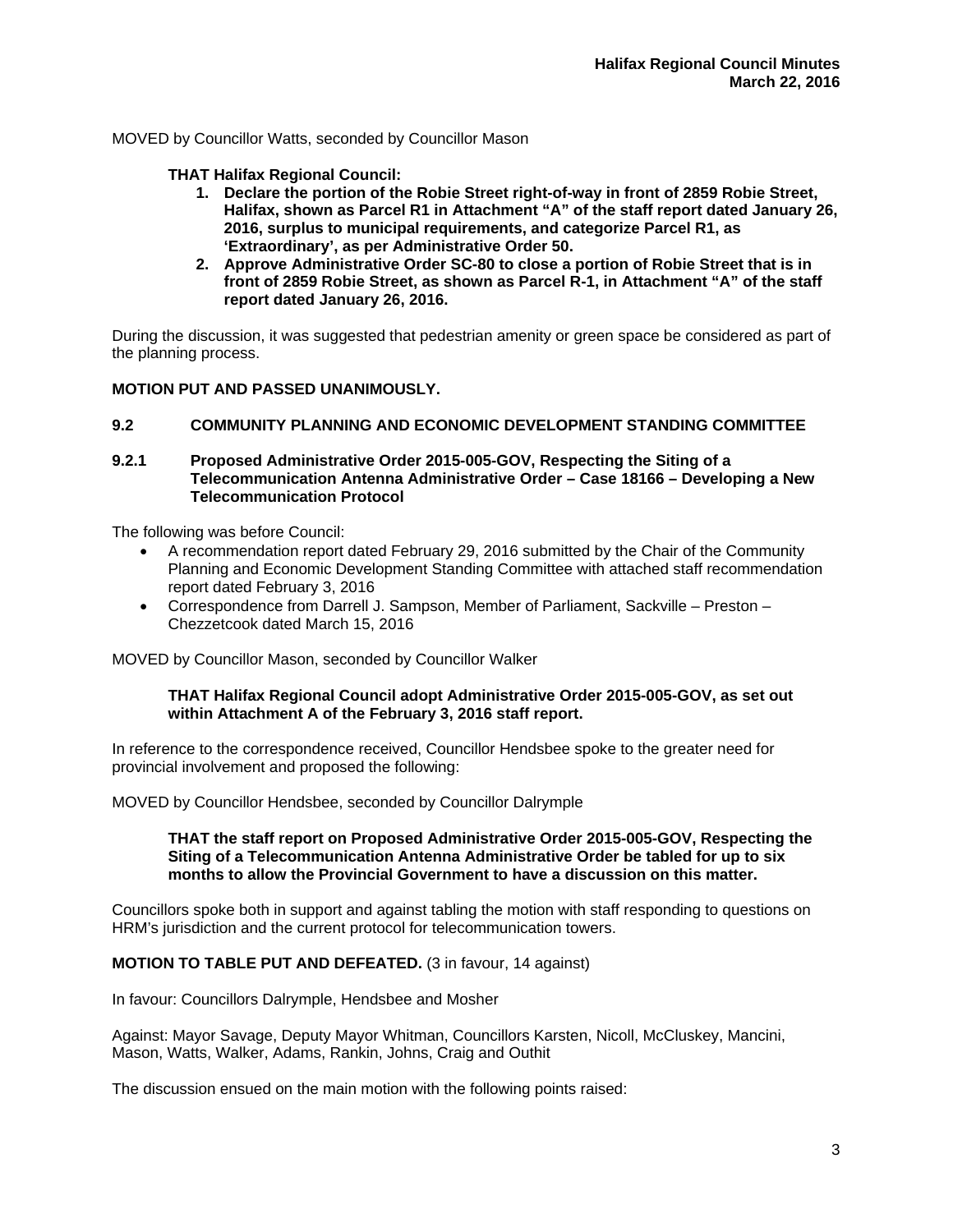- Staff to send information to Darrell Sampson, Member of Parliament, Sackville Preston Chezzetcook regarding the process for telecommunication towers
- For Public Information Meetings: ensure staff person is present, consult with and provide the date of the meeting to the area Councillor and ensure that the Councillor is able to attend
- Identify on the website the staff contact information to allow communication between residents and staff throughout the process

# **MOTION PUT AND PASSED.** (15 in favour, 2 against)

In favour: Mayor Savage, Deputy Mayor Whitman, Councillors Karsten, Nicoll, McCluskey, Mancini, Mason, Watts, Mosher, Walker, Adams, Rankin, Johns, Craig and Outhit

Against: Councillors Dalrymple and Hendsbee

Councillor Craig exited the meeting at this time.

# **9.3 MOTIONS**

# **9.3.1 Councillor Watts**

MOVED by Councillor Watts, seconded by Councillor Mason

**THAT Halifax Regional Council request an information report respecting the Municipality's ability to provide tax relief for property, or some portion thereof, leased by a registered non-profit organization or registered Canadian charity in the private sector with the implications in regard to:** 

- **(i) The Municipality's legislative authority**
- **(ii) The policy rationale for tax relief**
- **(iii) The capacity of the Municipality to administer the tax relief**
- **(iv) The Municipality's financial capacity and any indirect impact on other taxpayers including non-profit organizations.**

# **MOTION PUT AND PASSED UNANIMOUSLY.**

Not present: Councillor Craig

- **10. NOTICES OF TABLED MATTERS NONE**
- **11. PUBLIC HEARING 6:00 P.M. NONE**

# **12. CORRESPONDENCE, PETITIONS & DELEGATIONS**

## **12.1 Correspondence**

The Clerk noted that correspondence was received for Items 9.2.1, 14.1.5, 14.1.6 and In Camera (In Private) Information Item 1. This correspondence was circulated to Council.

**12.2 Petitions – None** 

# **13. INFORMATION ITEMS BROUGHT FORWARD – NONE**

**14. REPORTS** 

## **14.1 CHIEF ADMINISTRATIVE OFFICER**

Councillor Craig rejoined the meeting at this time.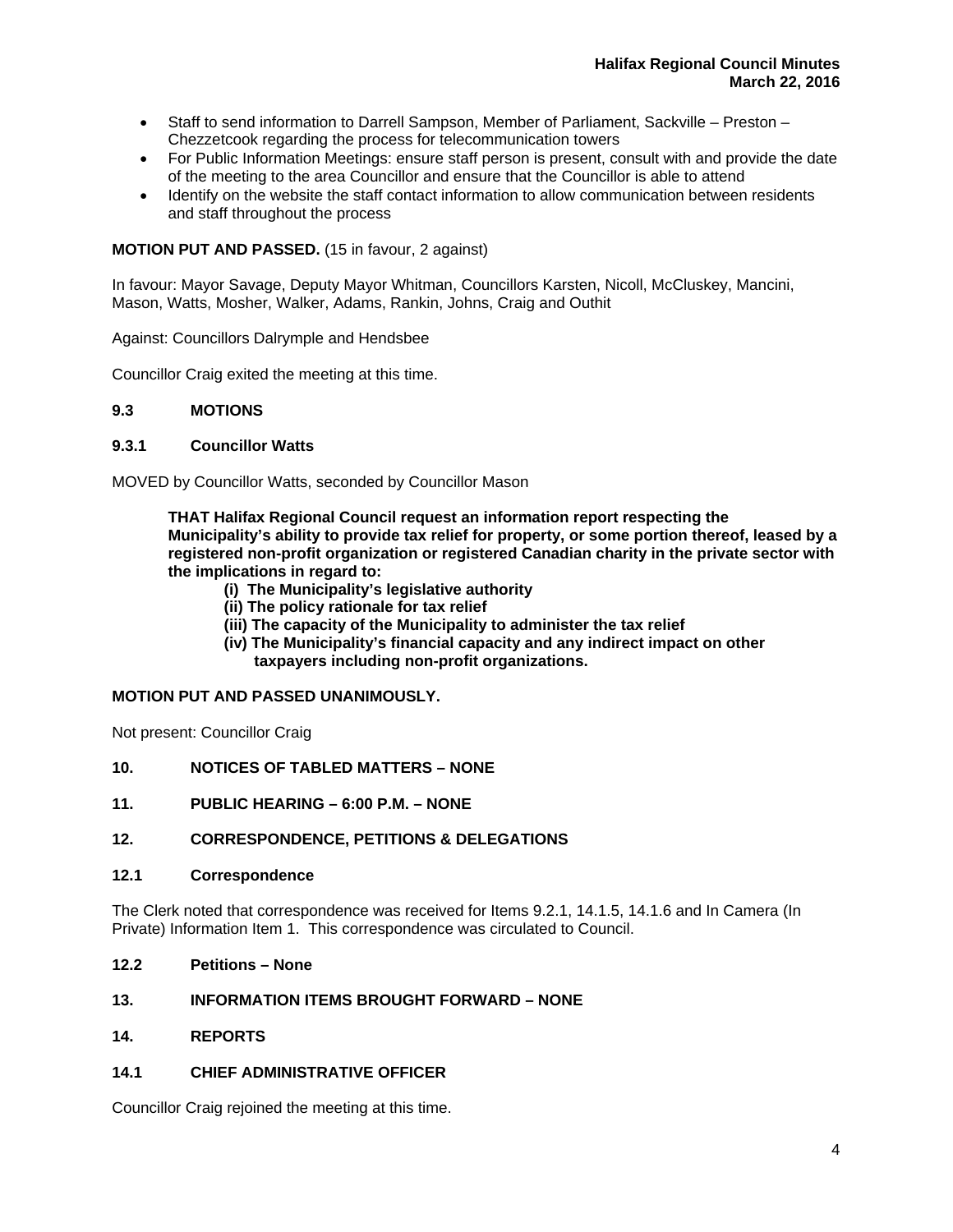# **14.1.1 Award - Tender No. 16-018 Grass Mowing, Halifax South Downtown/Halifax Peninsula North, Districts 7 & 8**

The following was before Council:

A staff recommendation report dated March 4, 2016

MOVED by Councillor Watts, seconded by Deputy Mayor Whitman

**THAT Halifax Regional Council award Tender No. 16-018 Grass Mowing, Districts 7 & 8, to the lowest bidder meeting specifications, MBA Landscaping, for a two (2) year contract price of \$503,598.00 (net HST included), with an option to renew for two additional oneyear terms. Funding is available from operating account W191-6399 as outlined in the Financial Implications section of the staff report dated March 4, 2016.** 

Staff responded to questions regarding the tender bids received, recommended bid award, and concerns with past performance reviews and the need for increased supervision.

Mayor Savage exited the meeting during the discussion and Deputy Mayor Whitman assumed the Chair.

Councillor Johns exited the meeting during the discussion.

## **MOTION PUT AND PASSED UNANIMOUSLY.**

Not present: Mayor Savage and Councillor Johns

Mayor Savage rejoined the meeting and resumed as Chair and Deputy Mayor Whitman took his seat.

## **14.1.2 2016 Spring Debenture**

The following was before Council:

A staff recommendation report dated February 22, 2016

MOVED by Councillor Karsten, seconded by Councillor McCluskey

**That Halifax Regional Council authorizes the Mayor and Municipal Clerk to sign the Resolution for Pre-Approval of Debenture Issuance, subject to interest rate confirmation not to exceed 5.0%, to enable the Halifax Regional Municipality to issue a 10-year debenture of \$19,500,000.** 

# **MOTION PUT AND PASSED UNANIMOSULY.**

Not present: Councillor Johns

# **14.1.3 Deed Transfer Tax Collection Alternatives**

The following was before Council:

A staff recommendation report dated February 16, 2016

MOVED by Councillor Nicoll, seconded by Councillor McCluskey

## **THAT Halifax Regional Council maintain the current "status quo" with respect to the Deed Transfer Tax Regime.**

Discussion was held with staff responding to questions.

Councillor Nicoll questioned whether the Deed Transfer Tax was impacting first time home buyers and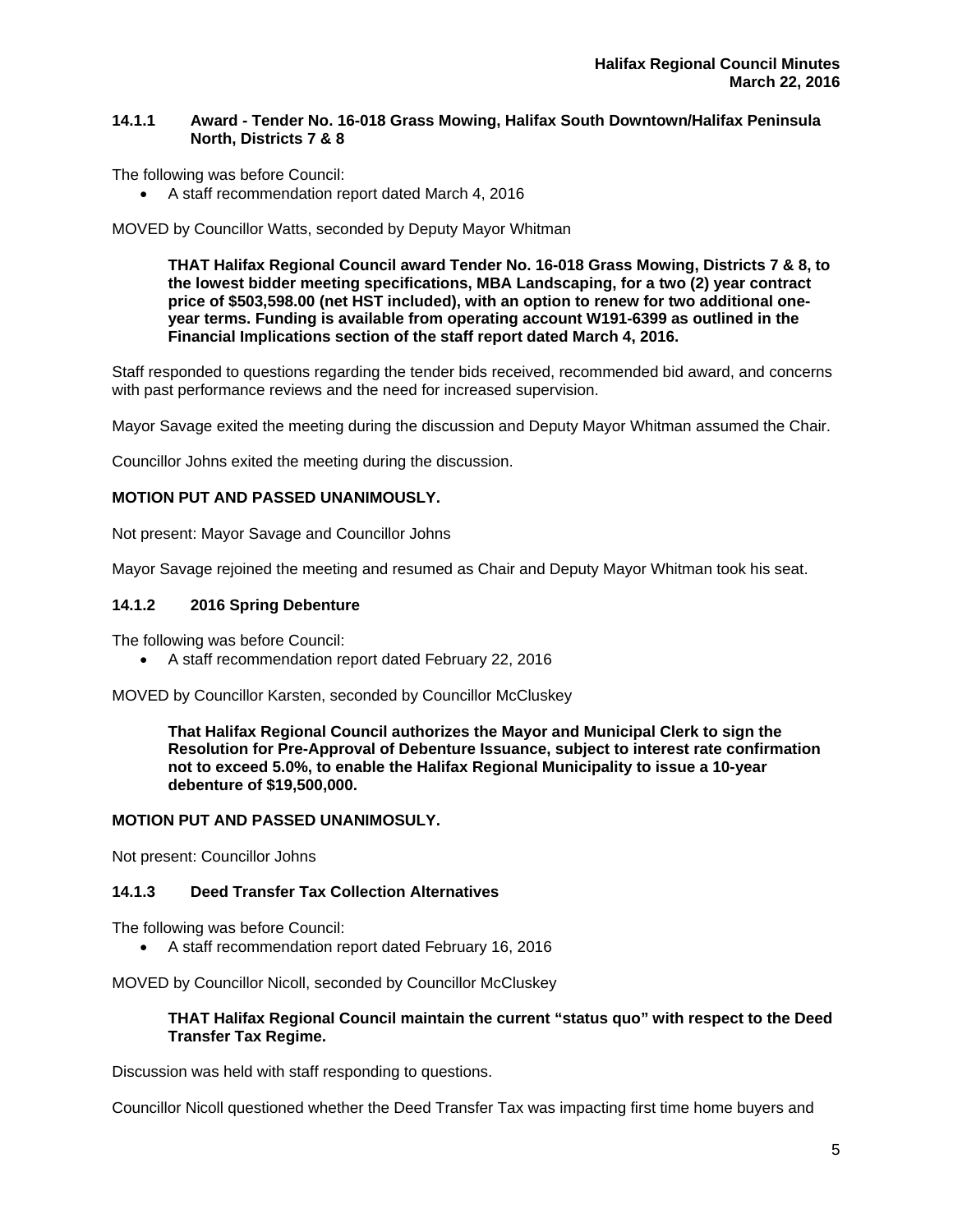sought additional information on Alternative 2 – Extend the Deed Transfer Tax Payment over a 5 Year Period –  $1<sup>st</sup>$  time Residential Home buyers as outlined in the February 16, 2016 staff report.

MOVED by Councillor Nicoll, seconded by Deputy Mayor Whitman

## **THAT the report on Deed Transfer Tax Collection Alternatives, dated February 16, 2016 be referred back to staff for supplementary report on how the Deed Transfer Tax could be used to stimulate home sale in Halifax Regional Municipality.**

Councillors spoke both in support and against the referral with staff responding to questions on the housing market in relation to first time home buyers. Points were made around business taxation, stimulating the economy and whether it would increase the housing market; including suggestions on providing a break for first time home buyers. Staff indicated that a sensitivity analysis on population and a range of possible outcomes could be provided, but would not provide an incremental value or a definitive answer to focus on the Deed Transfer Tax in isolation.

During the discussion Mayor Savage stepped down as Chair and spoke to the referral, following which he resumed as Chair and Deputy Mayor Whitman took his seat.

Councillor Johns rejoined the meeting during the discussion.

## **MOTION TO REFER PUT AND DEFEATED.** (8 in favour, 9 against)

In favour: Mayor Savage, Deputy Mayor Whitman, Councillors Hendsbee, Karsten, Nicoll, Watts, Rankin and Outhit

Against: Councillors Dalrymple, McCluskey, Mancini, Mason, Mosher, Walker, Adams, Johns and Craig

The motion before Council now reads:

MOVED by Councillor Nicoll, seconded by Councillor McCluskey

#### **THAT Halifax Regional Council maintain the current "status quo" with respect to the Deed Transfer Tax Regime.**

#### **MOTION PUT AND PASSED.** (13 in favour, 4 against)

In favour: Councillors Dalrymple, Hendsbee, Karsten, Nicoll, McCluskey, Mancini, Mason, Watts, Mosher, Walker, Adams, Johns and Craig

Against: Mayor Savage, Deputy Mayor Whitman, Councillors Rankin and Outhit

Council agreed to address Item 14.1.5 prior to 14.1.4.

## **14.1.5 Dartmouth Heritage Museum Society Request for Management Agreement and Funding**

The following was before Council:

- A staff recommendation report dated March 16, 2016
- Correspondence from Maida Follini and Gordon Hammond

MOVED by Councillor McCluskey, seconded by Councillor Karsten

## **THAT Halifax Regional Council:**

**1. Direct staff to implement the revised responsibilities for the Dartmouth Collection as outlined in Table 3 of the staff report dated March 16, 2016;**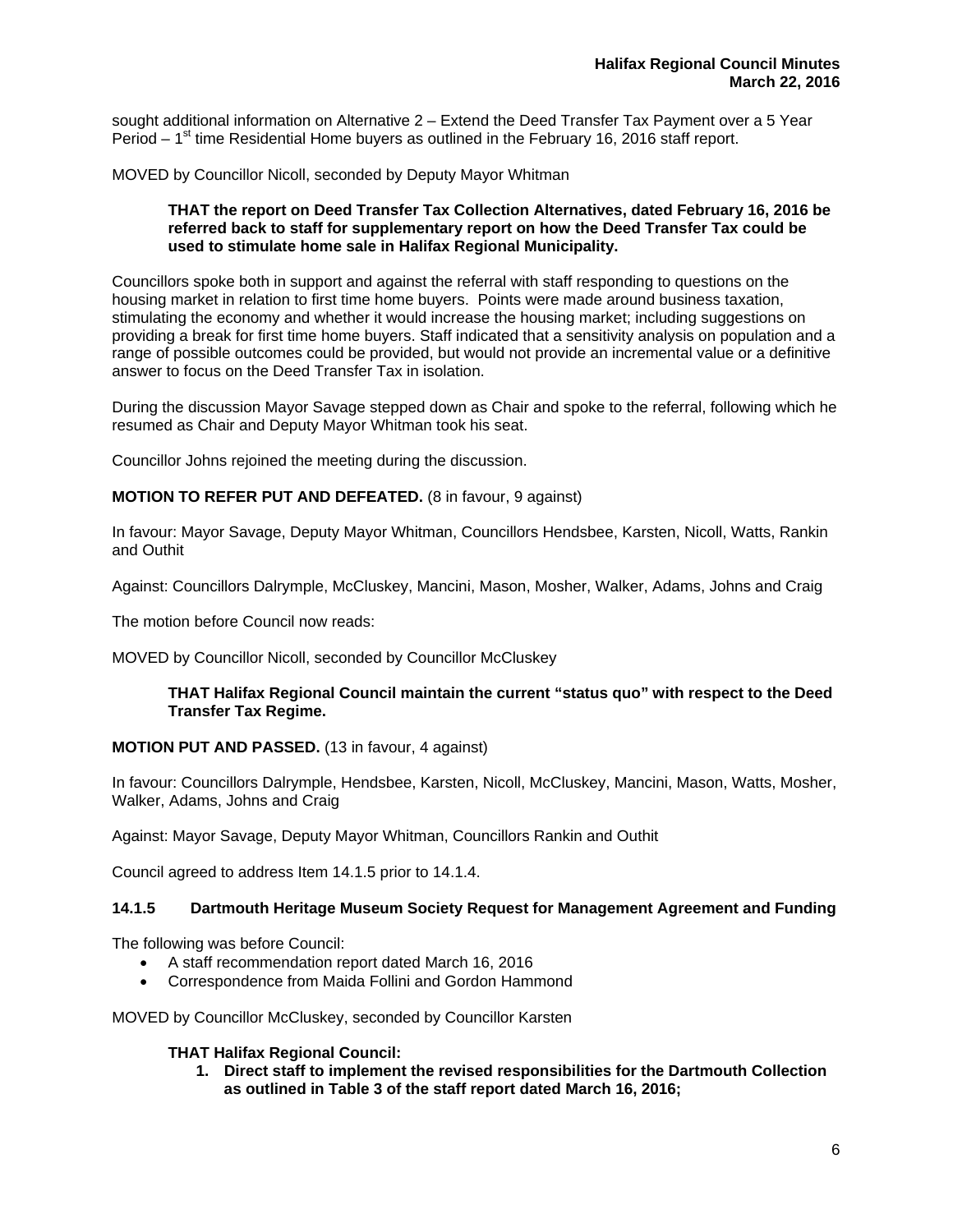- **2. Direct staff to negotiate an Interim Agreement subject to annual renewal for a period of three years with the Dartmouth Heritage Museum Society for proposed responsibilities in accordance with Table 3 of the staff report dated March 16, 2016 and authorize the CAO to execute an interim agreement;**
- **3. Approve an increase to the management fee directed to the Dartmouth Heritage Museum Society from \$50,000 to \$100,000, contingent on the identification of an appropriate funding source and the approval of the same by the Audit & Finance Standing Committee;**
- **4. Approve allocation of \$20,000 from Capital Project CD990003 (Cultural Spaces) for the migration of the database collection; and**
- **5. Incorporate development of a regional museum strategy with supporting regional collection rationale in the Cultural Spaces Plan.**

Councillors indicated support for the motion. Councillor McCluskey exited the meeting prior to the vote.

# **MOTION PUT AND PASSED UNANIMOUSLY.**

Not present: Councillor McCluskey

Council recessed the meeting at 3:24 p.m. and reconvened at 3:44 p.m.

# **14.1.4 First Reading, Proposed By-Law T-705, Amendments to By-Law T-700 Respecting Tax Deferrals and Administrative Order 10***,* **Respecting Partial Tax Exemption for Residential Taxation**

The following was before Council:

A staff recommendation report dated February 2, 2016

MOVED by Councillor Mosher, seconded by Councillor Karsten

**THAT Halifax Regional Council give First Reading to proposed By-Law T-705, which includes amendments to By-Law T-700, Respecting Tax Deferrals, as set out in Attachment B to the staff report dated February 2, 2016.** 

# **MOTION PUT AND PASSED UNANIMOUSLY.**

Not present: Councillor McCluskey

# **14.1.5 Dartmouth Heritage Museum Society Request for Management Agreement and Funding**

This matter was addressed earlier in the meeting, see page 6.

# **14.1.6 1588 Barrington Street (Supplementary Report)**

The following was before Council:

- A supplementary staff report dated February 10, 2016
- A private and confidential handout dated March 18, 2016 entitled: 1588 Barrington Street (Supplementary Report) – Disposing of Khyber Building
- **Extract of Regional Council April 14, 2015 minutes**
- Correspondence from Louis Reanick, Nicole Maunsell, Elizabeth Pacey, Chair, HRM Committee, Paul MacKinnion, Executive Director Downtown Halifax Business Commission and Lisa MacLeod

MOVED by Councillor Mason, seconded by Councillor Watts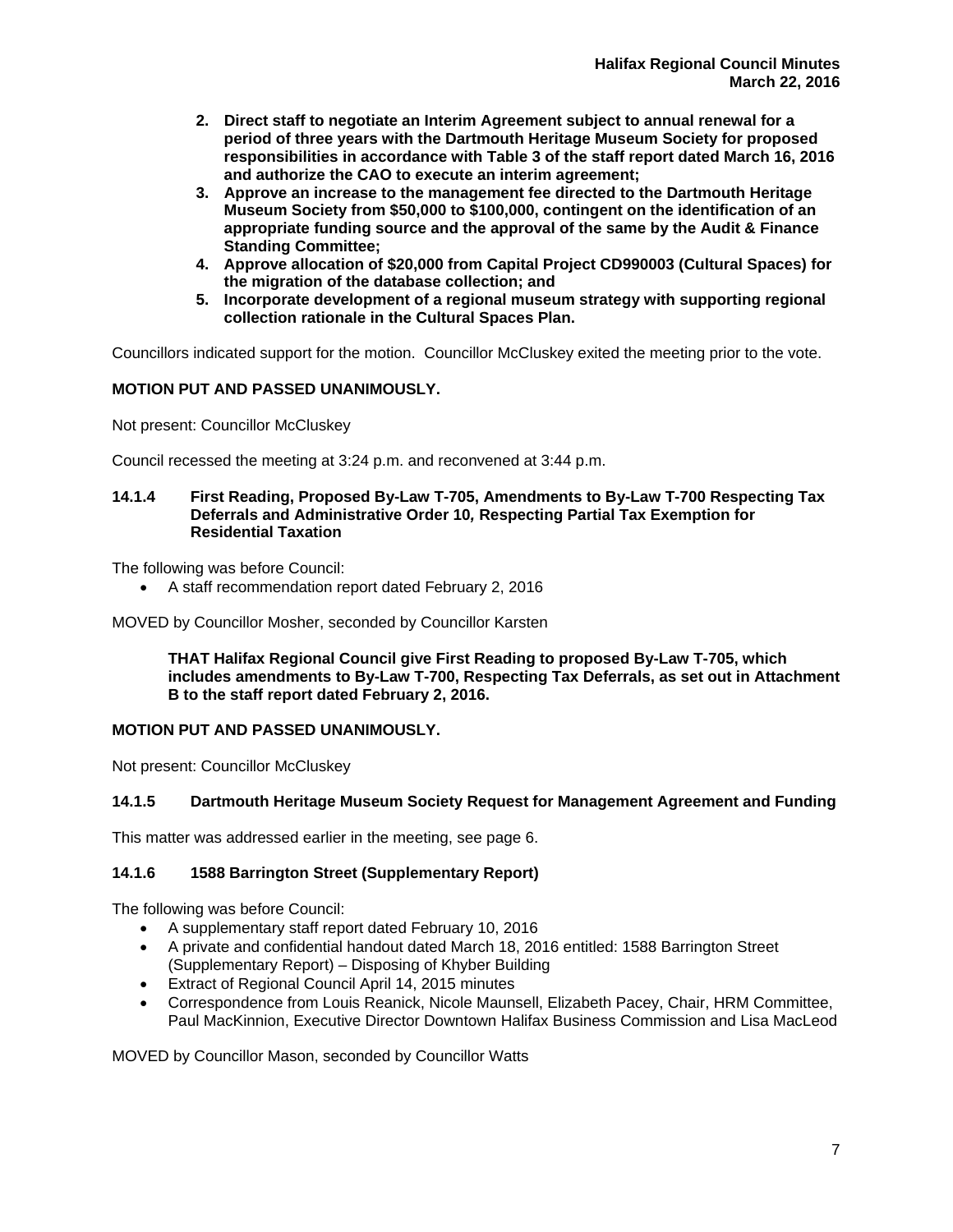**THAT Halifax Regional Council declare the property located at 1588 Barrington Street surplus to municipal purposes pursuant to Administrative Order 50, respecting the Disposal of Surplus Real Property, and dispose of it under the Community Category.** 

# **MOTION PUT AND PASSED UNANIMOUSLY.**

Not present: Councillor McCluskey

# **14.2 AUDIT AND FINANCE STANDING COMMITTEE**

## **14.2.1 Write-off of Uncollectible Accounts**

The following was before Council:

- A recommendation report dated March 14, 2016 submitted by the Vice-Chair of the Audit & Finance Standing Committee with attached staff recommendation report dated February 18, 2016
- MOVED by Councillor Mosher, seconded by Councillor Karsten

**THAT Halifax Regional Council authorize the following:** 

- **1. The real property tax accounts in the amount of \$148,070 comprised of \$96,100 principal and \$51,970 interest as summarized in schedule 1 of the staff report dated February 18, 2016 be formally written out of the books of account;**
- **2. The general revenue accounts in the amount of \$10,276 comprised of \$9,971 principal and \$304 interest as summarized in schedule 1 of the staff report dated February 18, 2016 be formally written out of the books of account;**
- **3. The business occupancy tax accounts in the amount of \$2,231 comprised of \$1,736 principal and \$494 interest as summarized in schedule 1 of the staff report dated February 18, 2016 be formally written out of the books of account;**
- **4. The recreation accounts in the amount of \$797 comprised of \$797 principal and \$0 interest as summarized in schedule 1 of the staff report dated February 18, 2016 be formally written out of the books of account.**

Staff responded to questions of clarification respecting land title and tax title matters.

# **MOTION PUT AND PASSED UNANIMOUSLY.**

Not present: Councillor McCluskey

## **14.2.2 Mount Hope Interchange Highway 111 – Capital Cost Contribution (CCC) Funding Shortfall**

The following was before Council:

 A recommendation report dated March 14, 2016 submitted by the Chair of the Audit & Finance Standing Committee with attached staff recommendation report dated March 1, 2016

MOVED by Councillor Mosher, seconded by Councillor Craig

# **THAT Halifax Regional Council:**

- **1. Change the funding source for the outstanding \$7,234,679 for Project Number CTU00530, Highway 111/Portland St. Interchange from Capital Cost Contribution funding to the following: \$3,000,000 from the Operating Surplus Reserve Q328 and the remainder of \$4,234,679 from debt; and,**
- **2. Authorize Finance to seek approval from the Minister of Transportation and Infrastructure Renewal to fund this project from debt, as it is a provincially owned street.**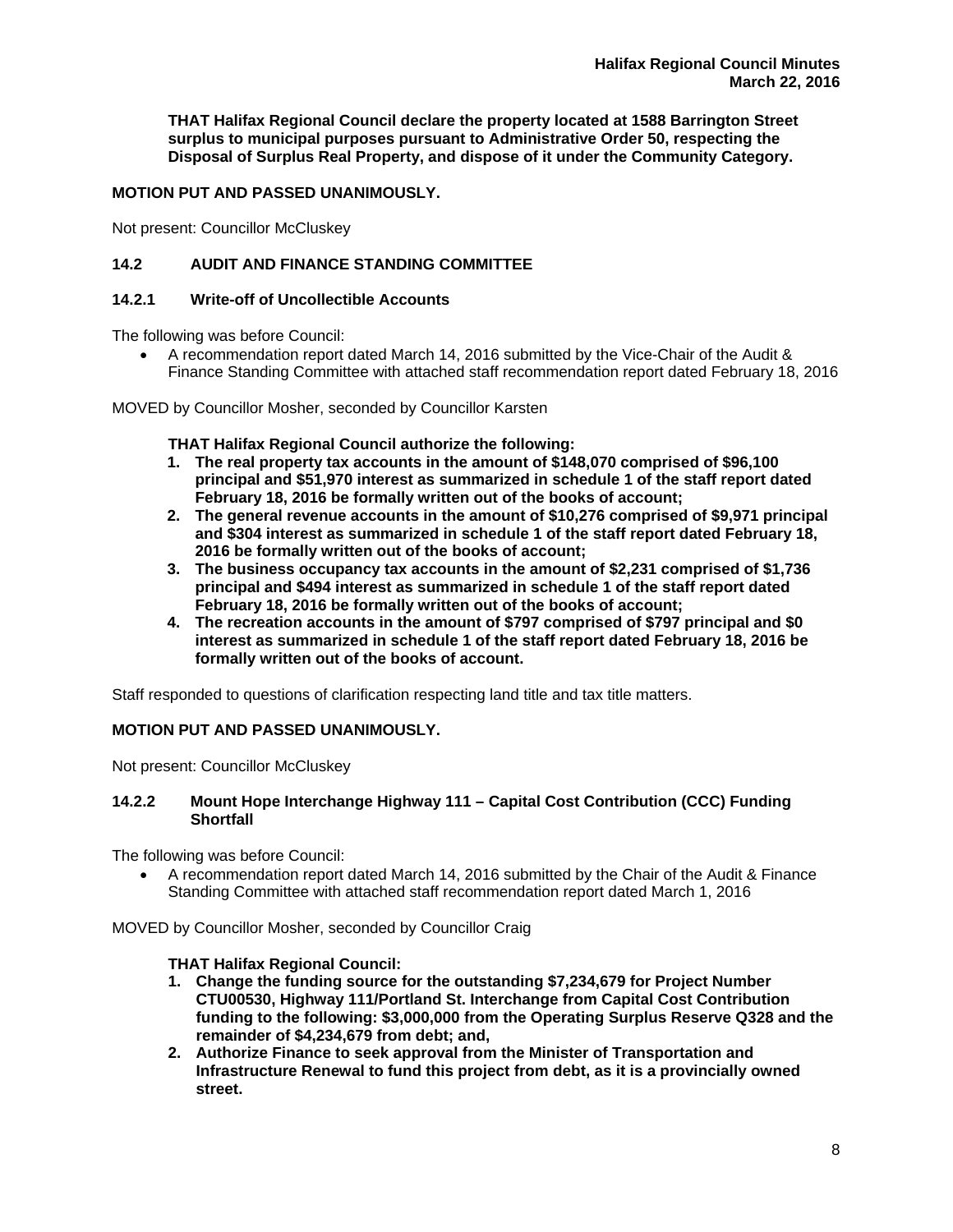**3. Request that the Mayor write a letter on behalf of Halifax Regional Council to the Federal Government to discuss options pertaining to compensation or alternate funding in relation to the funding shortfall.** 

Members of Council spoke to the discussion held at Audit and Finance Standing Committee, noting their support. Staff responded to questions of clarification on recommendation #3 and the funding sources as outlined in recommendation #1.

## **MOTION PUT AND PASSED UNANIMOUSLY.**

Not present: Councillor McCluskey

# **14.3 NORTH WEST COMMUNITY COUNCIL**

**14.3.1 Case 19627 – Amendment to the Hammonds Plains, Beaver Bank and Upper Sackville Municipal Planning Strategy and Land Use By-Law, 1345 & 1355 Hammonds Plains Road, Hammonds Plains** 

The following was before Council:

 A recommendation report dated March 7, 2016 submitted by the Chair of the North West Community Council with attached staff recommendation report dated January 15, 2016

MOVED by Deputy Mayor Whitman, seconded by Councillor Outhit

**THAT Halifax Regional Council give First Reading to consider the proposed amendments to the Beaver Bank, Hammonds Plains and Upper Sackville Municipal Planning Strategy (MPS) and Land Use By-Law (LUB), as contained in attachments A and B of the staff report dated January 15, 2016, to permit commercial entertainment uses in conjunction with full service restaurants at 1345 & 1355 Hammonds Plains Road, and schedule a public hearing.** 

Councillors noted their support for first reading.

## **MOTION PUT AND PASSED UNANIMOUSLY.**

Not present: Councillor McCluskey

## **14.4 HERITAGE ADVISORY COMMITTEE**

## **14.4.1 Case H00414 – Request to Register 280 Portland Street, Dartmouth as a Municipal Heritage Property**

The following was before Council:

 A recommendation report dated March 8, 2016 submitted by the Chair of the Heritage Advisory Committee with attached staff recommendation report dated January 18, 2016

MOVED by Councillor Karsten, seconded by Councillor Nicoll

**THAT Halifax Regional Council set a date for a heritage hearing to consider the heritage registration for 280 Portland Street, Dartmouth as shown on Map 1 of the January 18, 2016 staff report.** 

## **MOTION PUT AND PASSED UNANIMOUSLY.**

Not present: Councillor McCluskey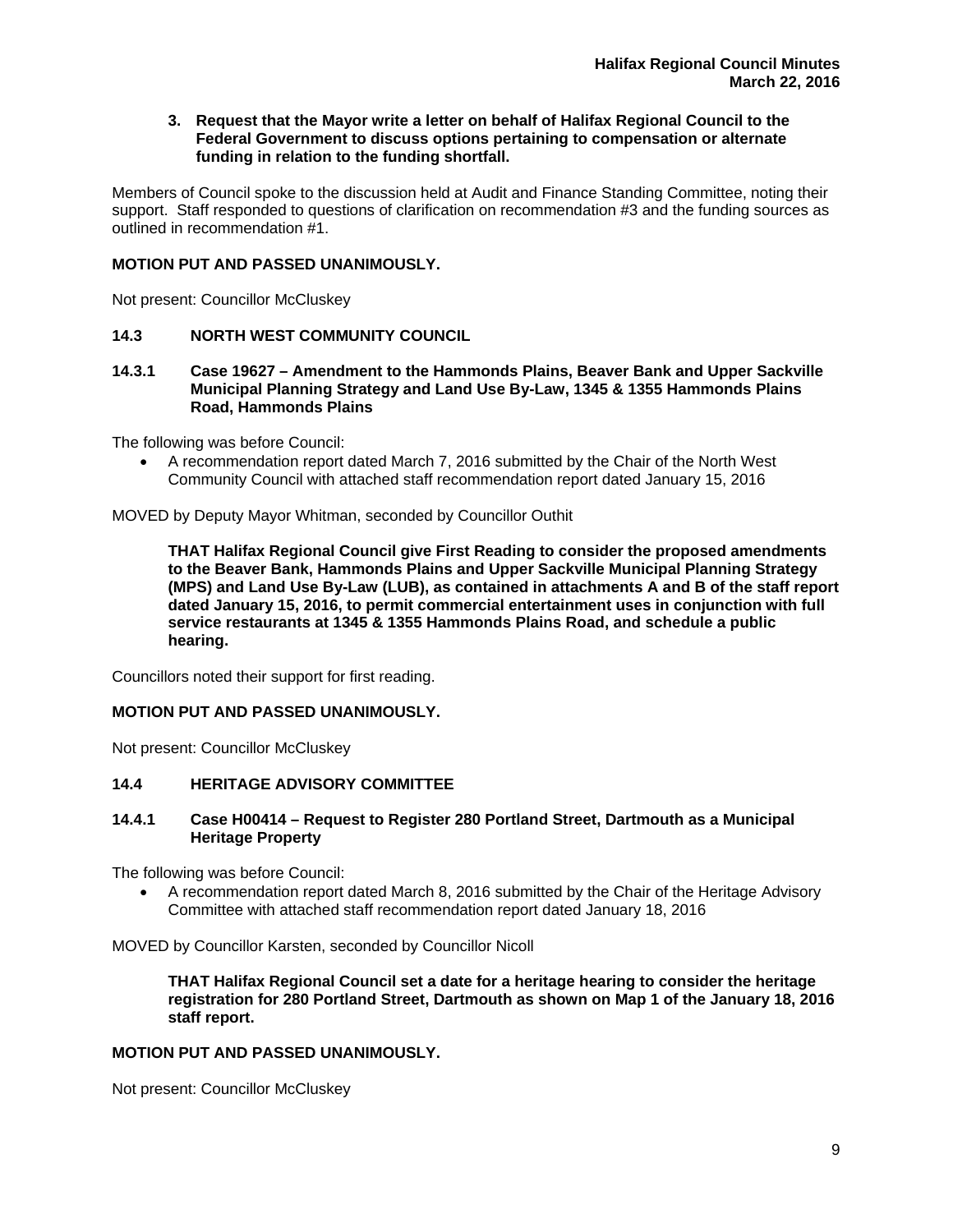# **15. MOTIONS**

#### **15.1 Councillor Ratification of In Camera Motion from March 4, 2016 – NSUPE Negotiations**

This matter was dealt with In Camera at a special meeting of Regional Council on March 4, 2016. The following motion was ratified in public session:

MOVED by Councillor Mason, seconded by Councillor Nicoll

## **THAT Halifax Regional Council:**

- **1. Ratify the tentative collective agreement with NSUPE 13 as circulated at the In-Camera (in private) meeting on March 4, 2016.**
- **2. Authorize the Mayor and Clerk to execute the collective agreement on behalf of the Municipality following the NSUPE 13 membership ratification of the tentative collective agreement as circulated at the In-Camera (in private) meeting on March 4, 2016.**
- **3. It is further recommended that the private and confidential report not be released to the public.**

# **MOTION PUT AND PASSED UNANIMOUSLY.**

Not present: Councillor McCluskey

## **15.2 Deputy Mayor Whitman**

Notice was given at the March 8, 2016 meeting of Halifax Regional Council.

MOVED by Deputy Mayor Whitman, seconded by Councillor Watts

## **THAT Halifax Regional Council request a staff report regarding free transit on Election Day.**

Councillors spoke in support and against the Municipality providing free transit on Election Day, with members commenting that there were alternative voting methods such as the advance polls and expressed concern with losing revenue.

Members asked that the report identify how close the polling stations will be to bus routes and whether there is a correlation with voter turnout and free transit. Further, that the report outline the process on how HRM will facilitate getting people to vote and the impact to HRM (e.g. reasonable from when the polls open and closes, whether there is the option to extend the service an hour before and after polls close).

# **MOTION PUT AND PASSED.** (10 in favour, 6 against)

In favour: Mayor Savage, Deputy Mayor Whitman, Councillors Nicoll, Mancini, Mason, Watts, Mosher, Walker, Johns and Craig

Against: Councillors Dalrymple, Hendsbee, Karsten, Adams, Rankin and Outhit

Not present: Councillor McCluskey

## **16. IN CAMERA (IN PRIVATE)**

# **16.1 In Camera (In Private) Minutes – January 26 and February 16, 2016**

This matter was addressed in the public session.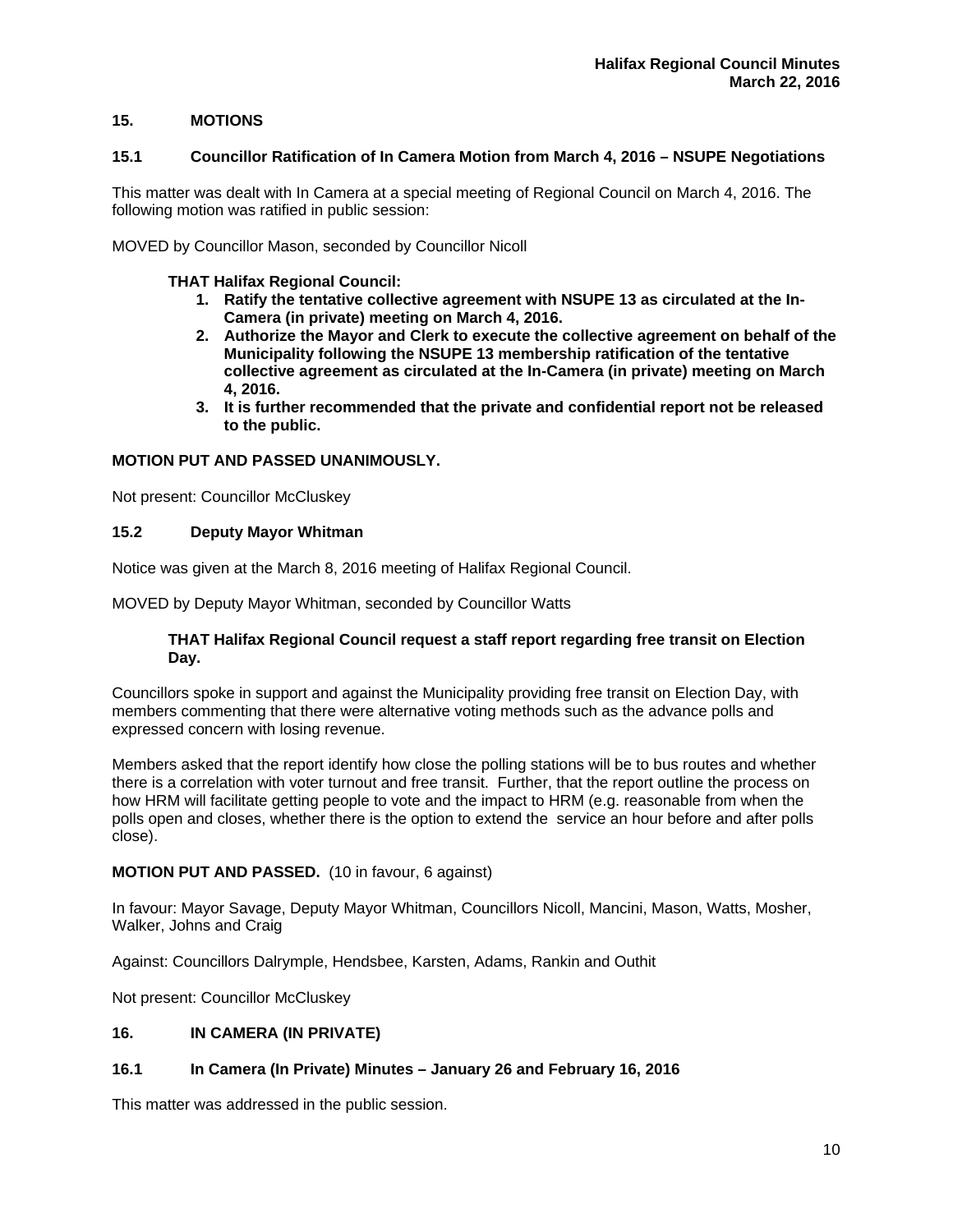MOVED by Councillor Nicoll, seconded by Councillor Karsten

**THAT the In Camera (In Private) minutes of January 26 and February 16, 2016 be approved as circulated.** 

# **MOTION PUT AND PASSED.**

The following Notices of Motion were given at this time.

# **18. NOTICES OF MOTION**

# **18.1 Councillor Hendsbee**

TAKE NOTICE that, at the next meeting of Halifax Regional Council to be held on April 5, 2016, I propose to move amendments to *Administrative Order 29, Respecting Civic Addressing Policies*, the purpose of which is to approve the naming of seven private lanes, one public street and renaming of three public streets.

# **18.2 Councillor Hendsbee**

TAKE NOTICE that, at the next meeting of Halifax Regional Council to be held on April 5, 2016, I proposed to move the following motion:

THAT Halifax Regional Council request staff to meet with the Executive Director and Board of the Lake Charlotte Area Heritage Society and prepare a staff report that:

- 1. Fully documents the heritage work of the Society to date and assess its relevance and effectiveness in researching, documenting and presenting the heritage of the rural coastal area of HRM.
- 2. Proposes an Interim Agreement, subject to an annual renewal for a period of three-years, with the Lake Charlotte Area Heritage Society that will include financial operating and special project assistance equivalent, in principle and equity, with that provided to Dartmouth Heritage Museum Society, to assist the Lake Charlotte Area Heritage Society in continuing its heritage work.
- 3. Propose an implementation plan and the allocation of funds to carry out as soon as possible an Eastern Shore oral history documentation project focused on key elders within the area.
- 4. Reports on a joint meeting with all of the heritage societies in District 2 to document their respective heritage activities and challenges as part of the development of Regional Museum Strategy.

# **18.3 Councillor Mason**

TAKE NOTICE that, at the next meeting of Halifax Regional Council to be held on April 5, 2016, I will move to request a staff report regarding potential changes to Administrative Order 50 that will identify when directed sales of surplus municipal property to community groups (current occupants, organizations meeting a municipally mandated need, etc.) may be appropriate and what changes to the administrative order are required to do so.

## **18.4 Deputy Mayor Whitman**

TAKE NOTICE that, at the next meeting of Halifax Regional Council to be held on Tuesday, the 5<sup>th</sup> day of April, 2016, I propose to request a staff report to separate the extension of Margeson Drive to Lucasville Road and property acquisition process from the hold that has been placed on all road projects awaiting the Integrated Mobility Plan.

Council convened to an In Camera (In Private) session at 4:33 p.m.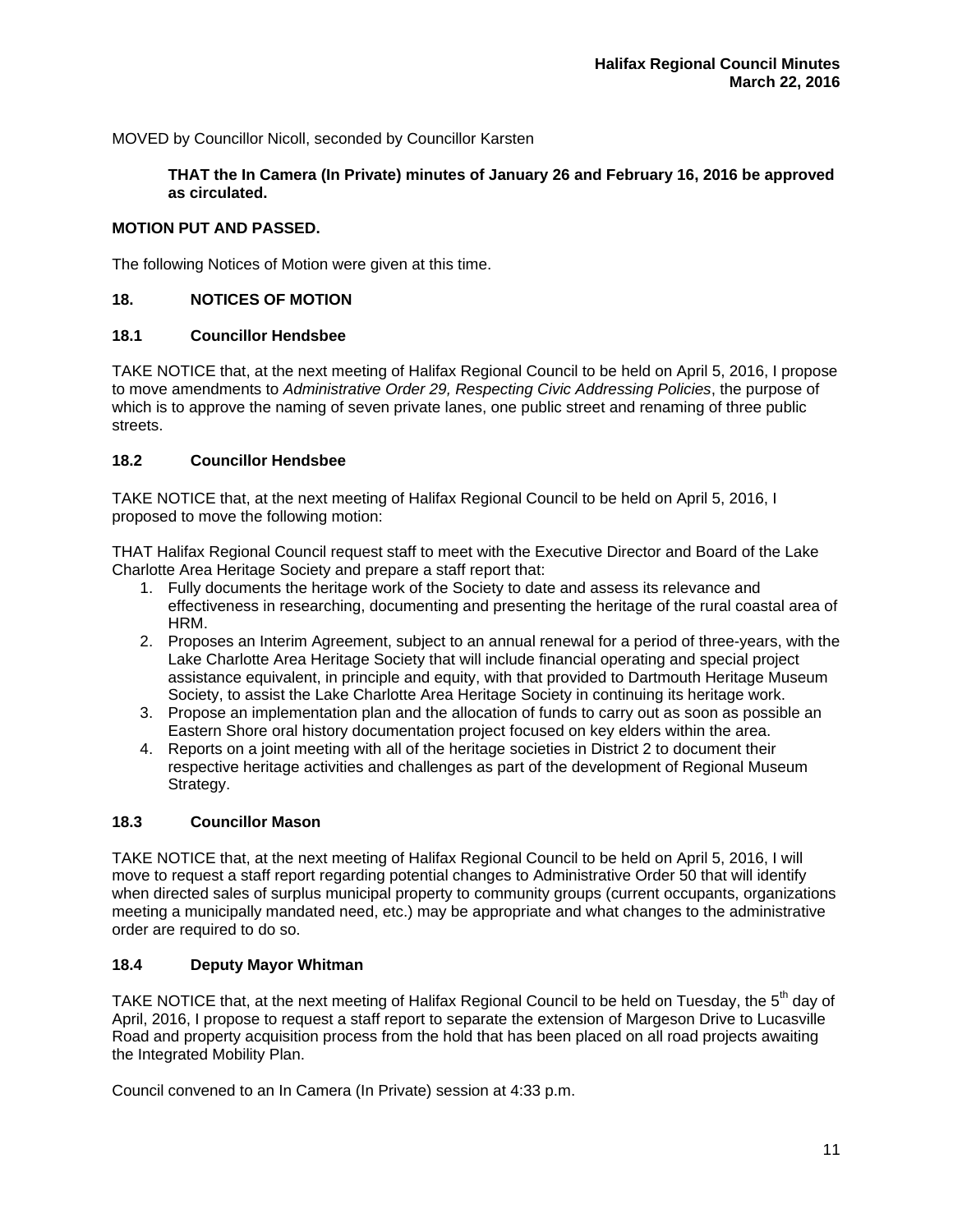Council reconvened the public session at 6:42 p.m. with Councillor McCluskey in attendance and Councillor Mosher not in attendance.

# **16.2 Legal Advice**

# **16.2.1 Legal Advice – Boundaries for the Blue Mountain Birch Cove (BMBC) Regional Park** *– Private and Confidential Report –* **Deferred from March 8, 2016**

This matter was dealt with In Camera. The following motion was ratified in public session:

MOVED by Councillor Rankin, seconded by Councillor Karsten

**THAT Halifax Regional Council instruct staff to assist in the completion of the facilitators report and proceed to the public consultation as determined at the In-Camera meeting on March 22, 2016.** 

**THAT the private and confidential report dated February 16, 2016 not be released to the public.** 

## **MOTION PUT AND PASSED.** (11 in favour, 5 against)

In favour: Deputy Mayor Whitman, Councillors Dalrymple, Hendsbee, Karsten, McCluskey, Mancini, Walker, Adams, Rankin, Johns and Outhit

Against: Mayor Savage, Councillors Nicoll, Mason, Watts and Craig

Not present: Councillor Mosher

## **16.3 Property Matter**

# **16.3.1 Parkland Acquisition – Long Hill, Cole Harbour – Private and Confidential Report**

This matter was dealt with In Camera. The following motion was ratified in public session:

MOVED by Councillor Nicoll, seconded by Councillor McCluskey

## **That Halifax Regional Council:**

- **1. Authorize municipal staff to enter into negotiations with respective property owners, to acquire the recommended properties as specified in Table 1 of the private and confidential staff report dated February 22, 2016, for the purposes of preserving view planes from Long Hill to the Cole Harbour marshes, and for securing land as a park for public recreation uses;**
- **2. Direct municipal staff to negotiate with the Province to provide financial and/or management support toward potential acquisition of the recommended properties as specified in the private and confidential staff report dated February 22, 2016, and to develop a recommended approach toward the land's management; and,**
- **3. It is further recommended that the private and confidential report dated February 22, 2016 not be released to the public.**

## **MOTION PUT AND PASSED UNANIMOSULY.**

Not present: Councillor Mosher